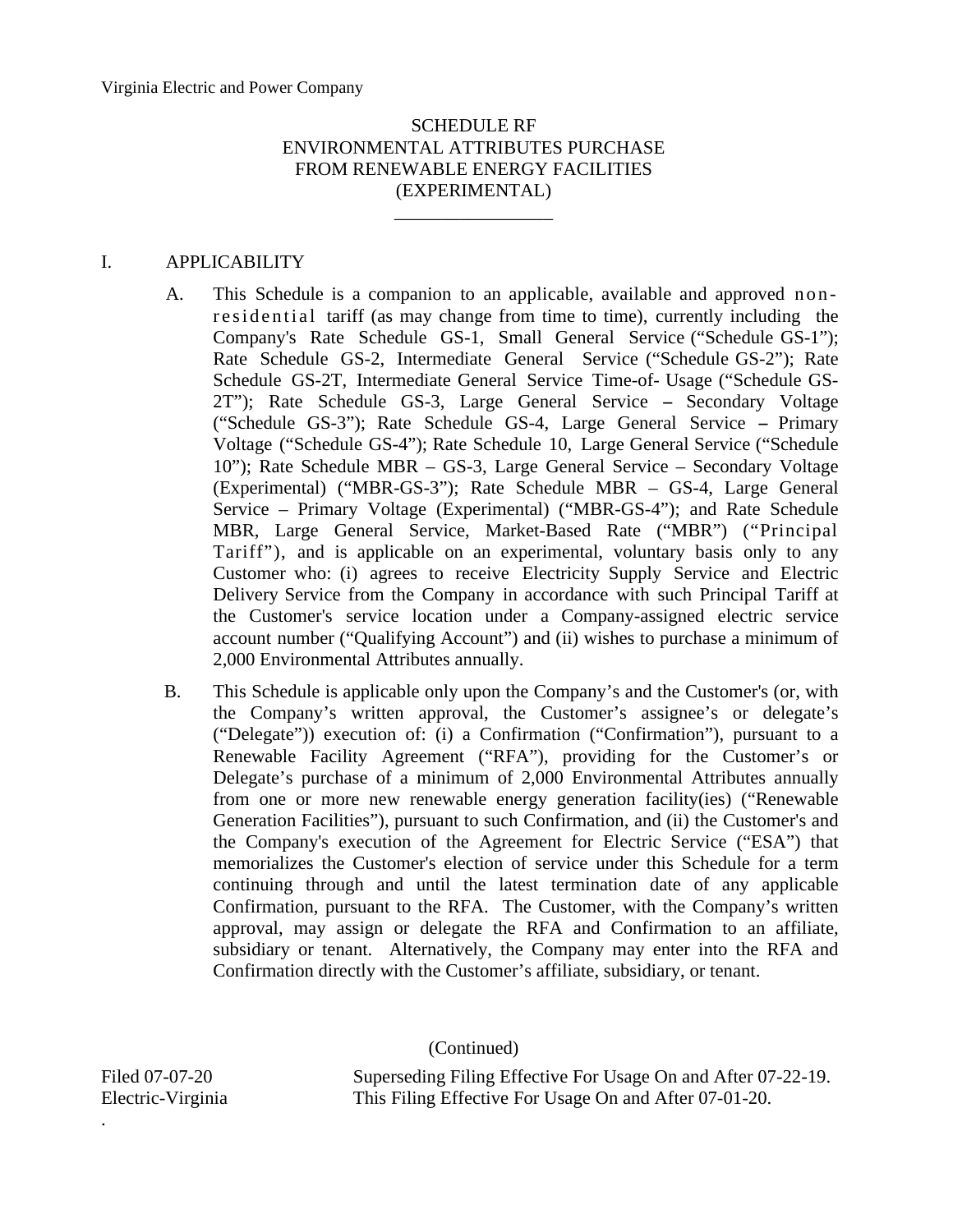## (Continued)

\_\_\_\_\_\_\_\_\_\_\_\_\_\_\_\_

### I. APPLICABILITY (Continued)

C. "Renewable energy" is defined in Section 56-576 of the Virginia Code to mean energy derived from sunlight, wind, falling water, biomass, sustainable or otherwise, (the definitions of which shall be liberally construed), energy from waste, landfill gas, municipal solid waste, wave motion, tides, and geothermal power, and does not include energy derived from coal, oil, natural gas, or nuclear power. "Renewable energy" also includes the proportion of the thermal or electric energy from a facility that results from the co-firing of biomass. **"**Renewable energy" does not include waste heat from fossil-fired facilities or electricity generated from pumped storage but includes run-of-river generation from a combined pumped-storage and run-of-river facility.

Any Customer who meets all of the criteria in this Paragraph I, may elect to identify one or more Company-assigned electric service account numbers, which account number(s) are in the same name as the Qualifying Account and are assigned to the Customer's service location(s) ("Customer-identified Account(s)"), to receive an allocated share of the Customer's purchase of Environmental Attributes, pursuant to Paragraph I.B, above. Each Customer-identified Account must: (i) be billed on the applicable Principal Tariff and receive Electricity Supply Service and Electric Delivery Service from the Company in accordance with such applicable Principal Tariff ("Principal Tariff for the Customer-identified Accounts"); (ii) be identified in the applicable Confirmation; and (iii) together with the Qualifying Account, reflect load in the Company's Virginia service territory as of the effective date of this Schedule to the Customer.

D. "Environmental Attributes" means the environmental attributes, including without limitation renewable energy certificates, associated with new Renewable Generation Facilities, excluding any federal, state and local tax credits or other incentives. Each Environmental Attribute represents the certificate or other transferable indicia created under the applicable program associated with one (1) megawatt hour (MWh) or 1,000 kilowatt hours (kWh) of electric energy generated by the Renewable Generation Facility.

#### (Continued)

Filed 07-07-20 Superseding Filing Effective For Usage On and After 07-22-19. Electric-Virginia This Filing Effective For Usage On and After 07-01-20.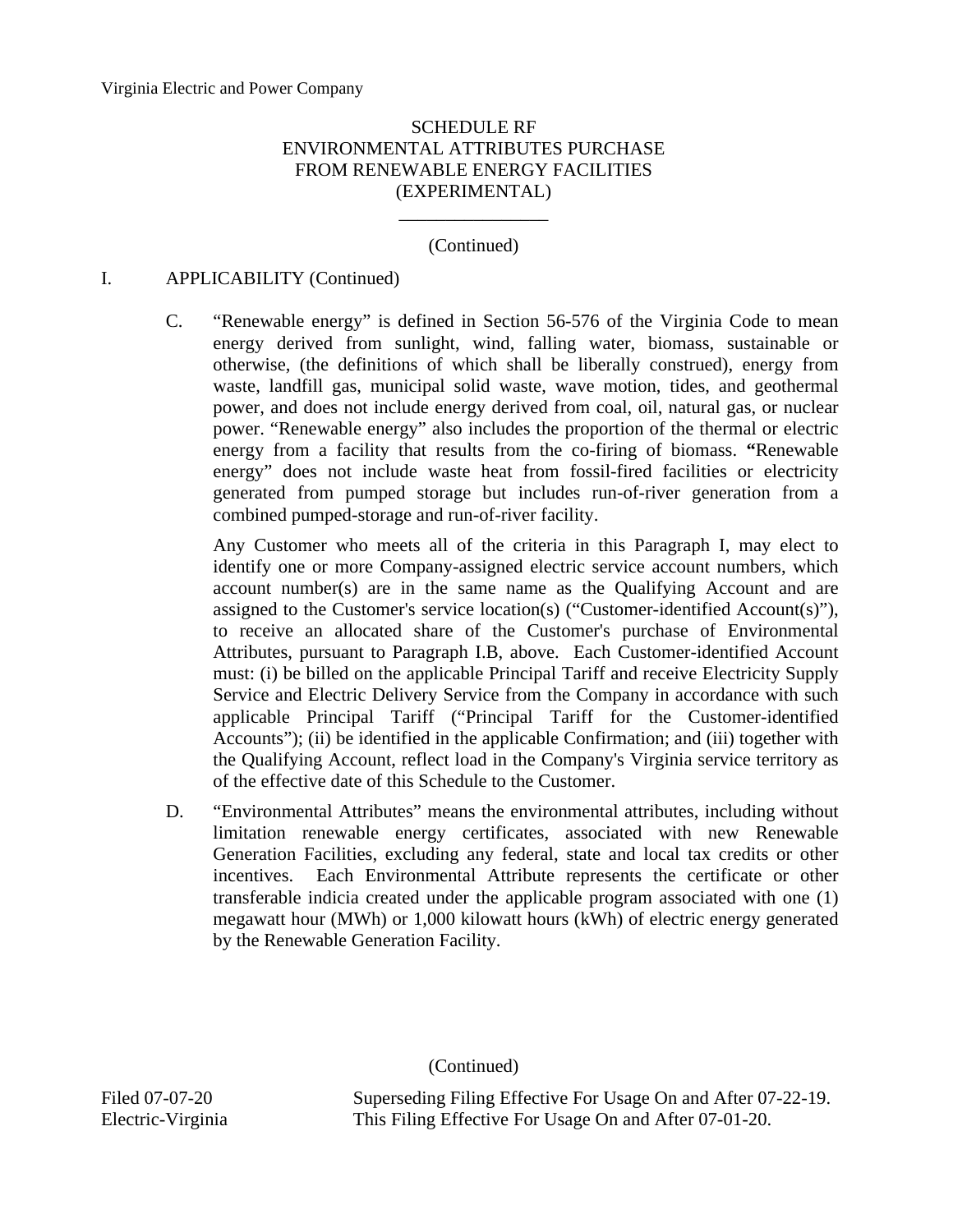### (Continued)

\_\_\_\_\_\_\_\_\_\_\_\_\_\_\_\_

### II. AVAILABILITY AND ENROLLMENT

This Schedule is available only to a Customer who meets all of the criteria of Paragraph I, above, and who enrolls to receive service from the Company under this Schedule by May 31, 2023. Such Customer shall continue to receive service under this Schedule for the Term, as defined in and in accordance with Paragraph V of this Schedule.

When the Company determines that Environmental Attributes will be available in connection with a Renewable Generation Facility, it will notify all Customers who are eligible to participate in Schedule RF of a forthcoming enrollment period through a message on their monthly bills and provide a link to the Schedule RF webpage, located at [https://www.dominionenergy.com/large-business/rates-and-tariffs/business-rates/Schedule-RF.](https://www.dominionenergy.com/large-business/rates-and-tariffs/business-rates/Schedule-RF) This webpage will provide further details regarding enrollment and allow interested Customers to submit an application during an enrollment period of not less than 60 days. The Company will then evaluate all applications received in a nondiscriminatory manner to determine participation in Schedule RF.

#### III. BILLING UNDER THE PRINCIPAL TARIFF

- A. Billing and payment for each Qualifying Account taking service under this Schedule will be in accordance with the applicable Principal Tariff. Billing and payment for a Customer-identified Account(s) receiving an allocated share of the Customer's purchase of Environmental Attributes, pursuant to Paragraph I.D, above, will be in accordance with the applicable Principal Tariff for the Customer-identified Account(s).
- B. In addition to the Principal Tariff charges described in Paragraph III.A above, billing for monthly charges under the applicable Confirmation, pursuant to the RFA, and, if applicable, the allocated share (the "Schedule RF Charge"), will be placed on the Customer's monthly bill for service for the Qualifying Account, and, if applicable, the Customer-identified Account(s), pursuant to Paragraph IV, below. If the Customer assigns or delegates the Schedule RF commitment, the Schedule RF Charge will be billed separately to the Delegate.

(Continued)

Filed 07-07-20 Superseding Filing Effective For Usage On and After 07-22-19. Electric-Virginia This Filing Effective For Usage On and After 07-01-20.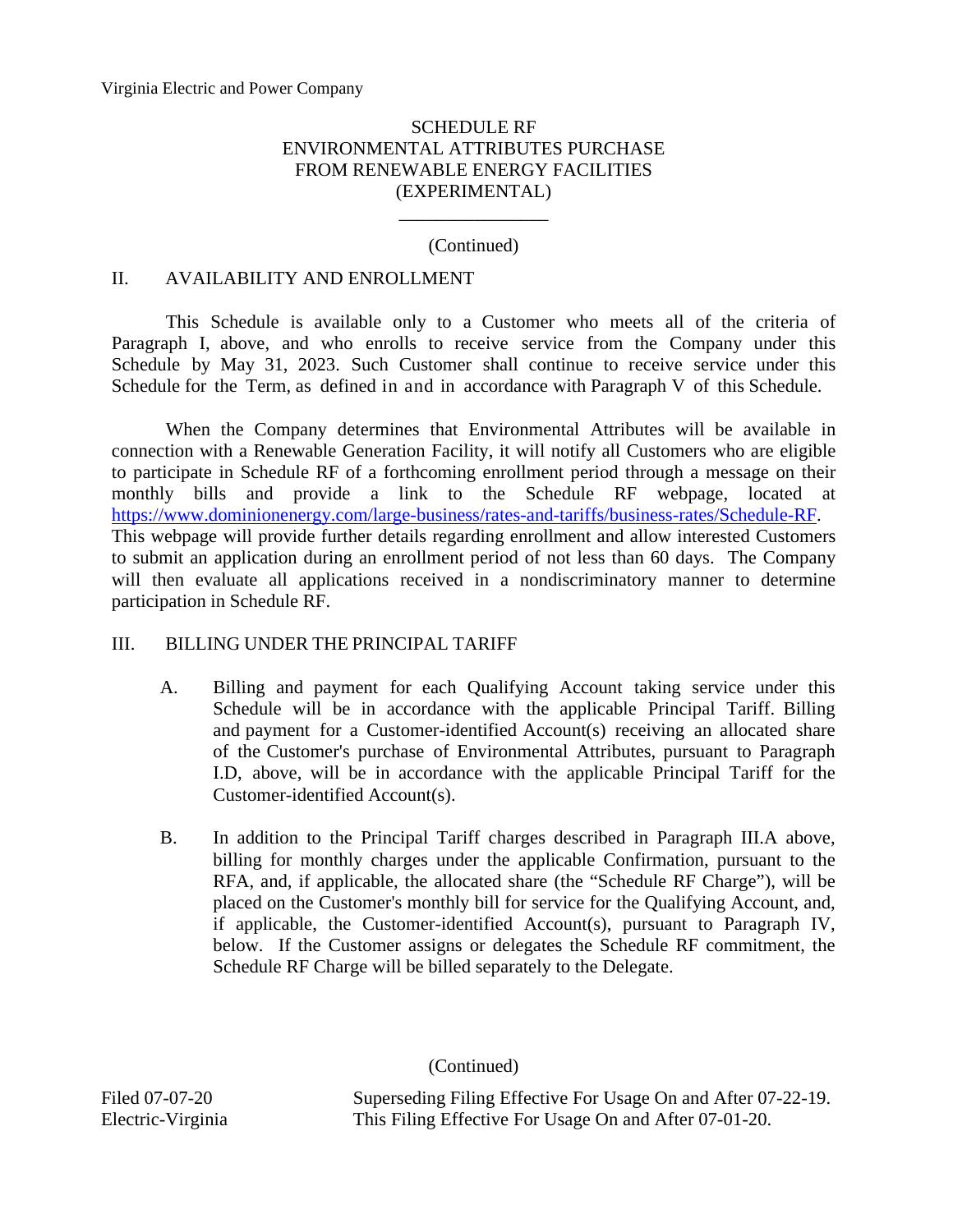## (Continued)

\_\_\_\_\_\_\_\_\_\_\_\_\_\_\_\_

### IV. MONTHLY SCHEDULE RF CHARGE

- A. The Schedule RF Charge will be added to the Customer's monthly bill for service under the Principal Tariff and, if applicable, the Principal Tariff for the Customeridentified Account(s), based upon each kWh of electrical energy delivered to the Company's grid by the Renewable Generation Facilities providing Environmental Attributes, pursuant to the terms of the applicable Confirmation and the RFA.
- B. In the event the Customer assigns or delegates the RFA and Confirmation to an affiliate, subsidiary or tenant or the RFA and Confirmation are executed by a Delegate and the Company provides written approval for and is notified by the Customer that such Delegate, affiliate, subsidiary or tenant is no longer taking service at the Qualifying Account, Schedule RF will continue to apply on the Customer's Qualifying Account and/or Customer-identified Accounts for the term of the applicable Confirmation upon which the Schedule RF was established in accordance with the terms of the ESA. The Schedule RF charges will follow the RFA and Confirmation and shall be billed separately to the Delegate.

### V. TERM OF CONTRACT

A. The term of contract under this Schedule ("Term") shall commence upon all of the conditions being met in Paragraph I.B of this Schedule and shall continue through and coincide with the term of any applicable Confirmation pursuant to the RFA. For avoidance of doubt, such Term shall include the time from execution of any such Confirmation through and until the time the term of such Confirmation ends or such Confirmation is otherwise terminated by either the Company or the Customer in accordance with the Confirmation's terms. In the event the Customer and the Company execute multiple Confirmations pursuant to the RFA and to which this Schedule RF is applicable, the Term under this Schedule shall continue through and until the latest time the term of any such applicable Confirmation ends or is otherwise terminated by either the Company or the Customer in accordance with the Confirmation's terms.

#### (Continued)

Filed 07-07-20 Superseding Filing Effective For Usage On and After 07-22-19. Electric-Virginia This Filing Effective For Usage On and After 07-01-20.